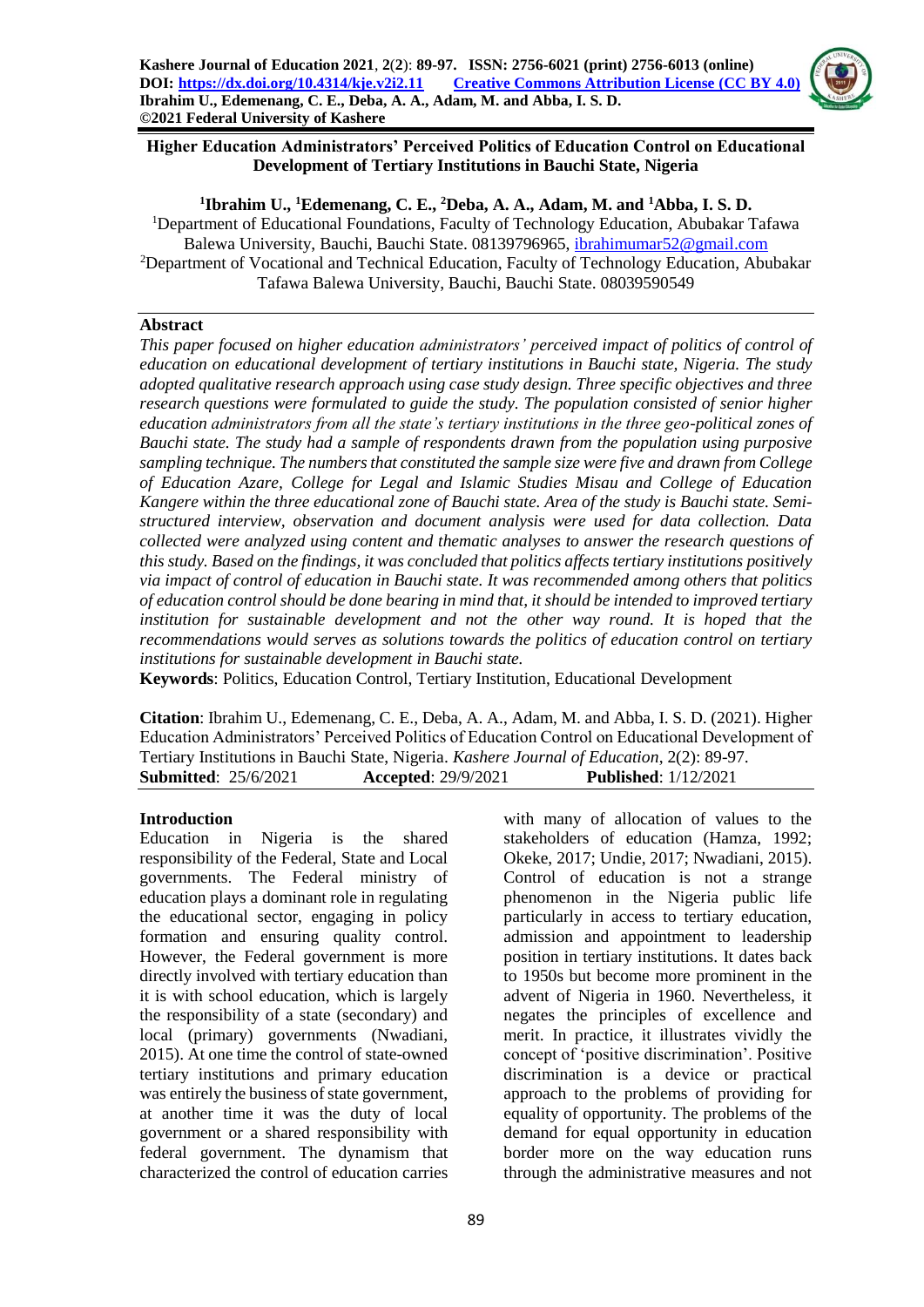

necessarily on the use of power. Educational facilities are scarce resources of high value. Control of institutions of different areas may be a matter for bitter political dispute (Okeke, 2017; Undie, 2018; Nwadiani, 2015).

The education sector is divided into three sub-sectors: basic (nine years), postbasic/senior secondary (three years) and tertiary (four to seven years, depending on the major course of study). Education in Nigeria is provided by public and private institutions (Hamza, 2012; Nwadiani, 2019). In contemporary Nigeria and in this era of democratic governance, politics is one of the most popular terms freely used in everyday interaction among the people (Undie, 2017). Virtually, everything in Nigeria is politicized including control of education (Akangbou, 2015; Nwadiani, 2015). Politics is the authoritative allocation of values (tangible and intangible) in a manner acceptable to various interest groups aimed at improving the wellbeing of the society. In other words, politics is an activity directed at who gets what, why, how and when within a group or among groups of people and the limits of resources available or anticipated (Ngwu, 2014; Nwadiani, 2015). Therefore, any government in power pounces on education promising support and control. It is a vote catching weapon with unrealistic promises. Because education is a public good, governments across time in Nigeria see it as a gift to the people rather than an outgrowth from their needs and values (Chinelo, 2011; Okebukoa, 2012; Nwadiani, 2015). To the general public, tertiary education has become too important not to be left solely for educators. Influence and politics are both in separate twins which have permitted the control of education in a state. The increased demand for tertiary education focused public and political attention on a national policy for education (Igbuzor, 2010; Macukoww & Witkowski, 2012; Yusuf, 2019).

The main focus of this study is therefore on the higher education administrators' perceived politics of control of education on tertiary institutions for sustainable development in Bauchi state as observed over time. However, curriculum content, methods of teaching, programmes of study and classes are not the primary focus of this study. Rather, the interest was in tracing areas of

politics of education control which tend to improve tertiary institutions for sustainable development in Bauchi state.

## **Statement of the Problem**

There is little or no research completed and focused on perceived impact of politics of education control on tertiary institutions for sustainable development in Bauchi state. This study therefore aims to unpack the perceived impact of politics of education control and its influences on tertiary institutions for sustainable development in Bauchi state. Over the years, politics of education control has been interfering with development of tertiary institutions in Bauchi state. It has been noted in the literature (Osuji, 2011; Nwadiani, 2015) that, politics of education control is the topmost issue behind the development in tertiary institutions of a state (Robin, 2010). According to Osuji (2011), politics of control of education in the context of Nigerian educational system is a situation where political consideration is given preference rather than due process in which case, the control of education is influenced by the wishes of those in power and authority rather than by established guidelines. Therefore, it may be necessary to find out the areas in which politics of control of education tends to improve development of tertiary institutions for sustainable in Bauchi state. Preliminary investigation shows that politics of control of education for sustainable development in Bauchi State has not kept pace with societal expectations; this is, as a result of political interference in planning and administration of tertiary institutions. For instance, appointments in leadership position, problems of student's retention, equity, and unequal representation within the Nigerian federal, state and employability problems associated with educational opportunities, performance and enrolment of students (Habila, 2016). The educational industry of the state has been greatly influenced by some political forces that determined what should be done in the tertiary education sector (Habila, 2016). These are the problems emanating from politics of control of education which in turn affects higher educational development in Bauchi state.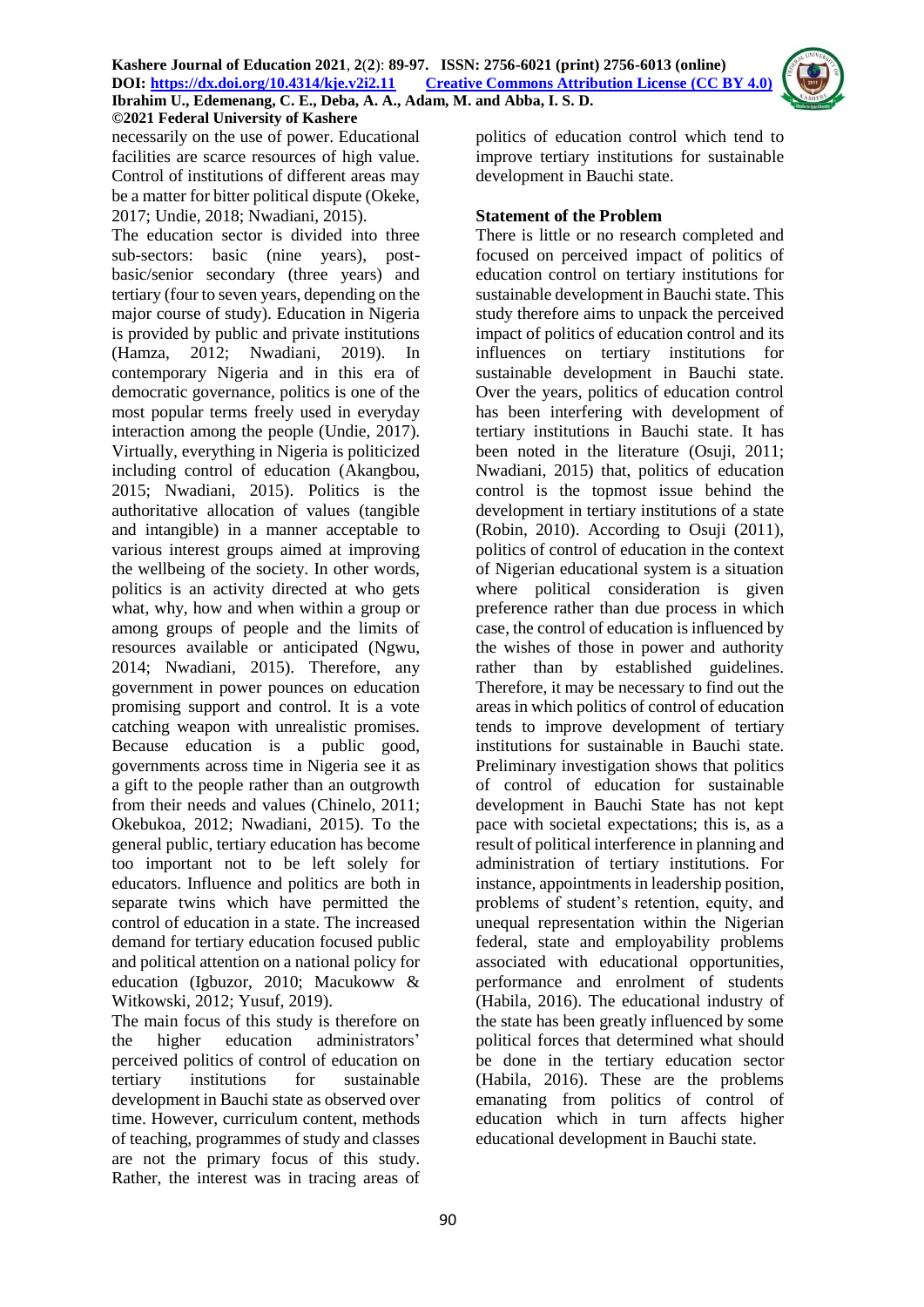

# **Objectives of the Study**

The aim of the study was to explore the perceived impact of politics of education control on tertiary institution for sustainable development in Bauchi state. Specifically, the study strives to achieve the following objectives;

- i. To explore the perception of higher educational administrators on impact of politics of education control and its impact on educational development of tertiary institutions in Bauchi state.
- ii. To explore the perception of higher educational administrators on impact of politics of education control as a factor to be considered in establishing higher institutions in Bauchi state.
- iii. To explore the perception of higher educational administrators on politics of geo-political zoning and its impact on the control of higher education in Bauchi state.

## **Research Questions**

Based on the objectives identified above, the following research questions were guide the study;

- i. How does the politics of education control as perceived by higher educational administrators impacted the development of tertiary institutions in Bauchi state?
- ii. How does the politics of education control as perceived by higher educational administrators as a factor to be considered in establishing tertiary institutions in Bauchi state?
- iii. How does the politics of education control as perceived by higher educational administrators impacted the geo-political zoning of tertiary education in Bauchi state?

## **Methodology**

Qualitative research method was purely employed for this study using case study design. Qualitative research is a method of inquiry employed in many different academic disciplines, including social sciences, education and natural sciences (Ogunbameru, 2010). Qualitative methods examine the why and how of decision making, not just what, where, when, or who (Awotunde &

Ugodulunwa, 2014). In this study, exploratory study approach was employed. In consideration of the nature of the research and the research questions, the semi structured interview, observation and documents were adopted for the study. The methods were deemed appropriate as it involved the collection of extensive and cross-sectional data for the purpose of investigating and interpreting an existing situation under study (Sambo, 2004; Auwal, 2010; Enaohwo & Eferakaya, 2017; Aderonunmu & Ehiametalor, 2014).

The study in terms of content was restricted to Education Administrators' Perceived Political Influence on Curriculum Development in Tertiary Institutions of Bauchi State, Nigeria. In terms of geographical locale, the study covered all the Bauchi State's owned tertiary institutions. This study focuses Bauchi state located in the North-eastern geo-political zone of Nigeria. The study was conducted in State own tertiary institutions of Bauchi State. The population consisted of senior educational administrators from all state tertiary institutions in Bauchi state. The number that constituted the population were nine (9) and constituted the heads of the state tertiary institutions. The study had a sample of respondents drawn from the population using purposive sampling technique selected. The numbers that constituted the sample size were five (5) participants/interviewees. The sample was agreed with the idea of Guetterman (2015) and Creswell (2013). These authors maintained that in case study design, the sample size is no more than four to five participants for indepth of the case phenomenon. And this was also agreed with the idea of Nastasi (2015), rules of thumb based on approach and data collection method using case study design. According to this author, a researcher can use only one participant/interviewee in qualitative case study design for indepth of the phenomenon. The researcher chose the five participants to give detailed and greater insights into areas of politics of curriculum development that impacted tertiary institutions development in Bauchi state. These five participants comprised the final participants for the study. The researcher adopted the purposive sampling technique for the selection of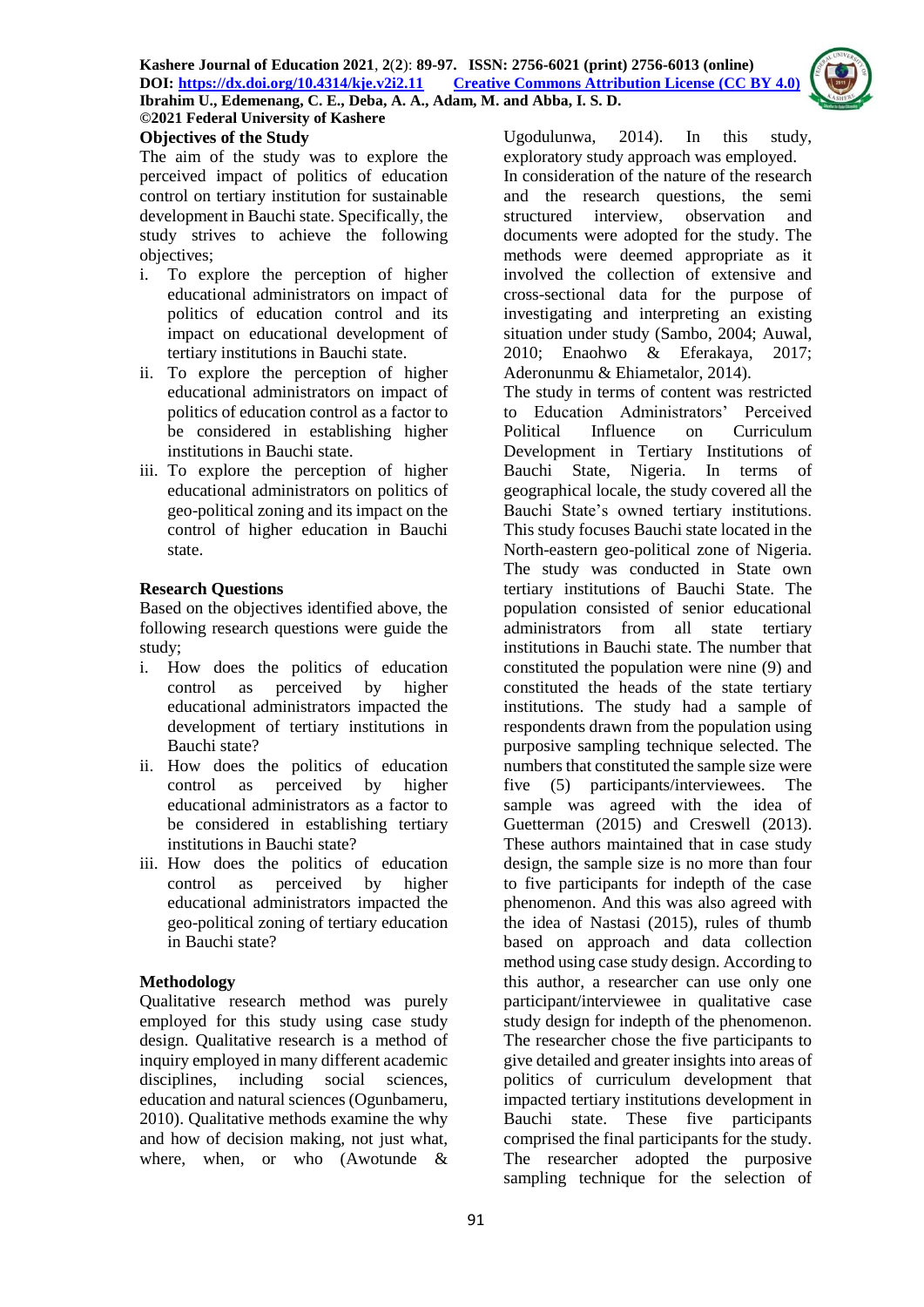

sample that appears to him as being the one that would provide much indepth data to answer research questions for the study. Due to the area covered in this study, interview protocol was used for data collection. The instrument used for collection of data for the study was developed by the researcher. The instrument was made to collect data for the study. Therefore, before the interview was administered, it was given to trained researchers for observation and vetting. It was scrutinized by two experts in the field of measurement and evaluation to ensure its suitability and otherwise, after they made the necessary corrections and offered suggestions in the questions that were used in the final interview, then it was administered to the respondents.

Data collection was taken in one phases: the phase one was data collection through interviews. The researcher used smart phone (Tecno LA7) to interview the participants and triangulated with the findings from literature as method of data collection for the study. Data collected were analysed using thematic analysis to answer the research questions of this study.

#### **Results**

The following tables describe the result of the research findings for the study. These findings were related to the research questions that initially guided the study. Data analysed were used to identify and described the level of perceived impact of politics of education control on development of tertiary institutions in Bauchi state. Data were obtained from administered interview protocol, observation and document analysis. Furthermore, it describes how the data collected for this study were analyzed in two stages and discusses how the data were interpreted.

Table 1 presents the summary of participant A responses according to the construct that form the basis of the research questions for the study. **RQ:** How does the politics of education control as perceived by higher educational administrators impacted the development of tertiary institutions in Bauchi state?

| <b>Constructs</b> | Commentary                                                                            |
|-------------------|---------------------------------------------------------------------------------------|
| Control<br>οf     | the impact of politics of control of education in Bauchi State is not much on the     |
| education         | institutions. It is a good factor to be considered, of course when establishing       |
|                   | institution. The location and control of the institutions is supposed to be revisited |
|                   | because the management of the institution mostly come from the community              |
|                   | where the institution is located and is not proper.                                   |
|                   | However, control of education is done by two ways (internal and external              |
|                   | controls). And because of it, people always depend on who you know.                   |
|                   | When it comes to control, some zones controlled the other zones. PCE has to do        |
|                   | with the location of the institution and make some people to lose confidence or       |
|                   | develop confidence for politics in order to motivate and encourage people who         |
|                   | have not gone to school to come and read. The implication of PCE on tertiary          |
|                   | institutions is that, when there is politics in education definitely the education    |
|                   | would be at the backward level.                                                       |

Looking at the construct, participant A opined that control of education was highly satisfied in relation to development of education in Bauchi state. However, there are mixed opinions in relation to control of education in Bauchi state. Drawing from this analysis, participant A indicated satisfactory perception on the construct: control of education. This is evident in the utterances as indicated in Table 1 above.

Table 2 presents the summary of participant B responses according to the construct that form the basis of the research questions for the study. **RQ:** How does the politics of education control as perceived by higher educational administrators impacted the geopolitical zoning of tertiary education in Bauchi state?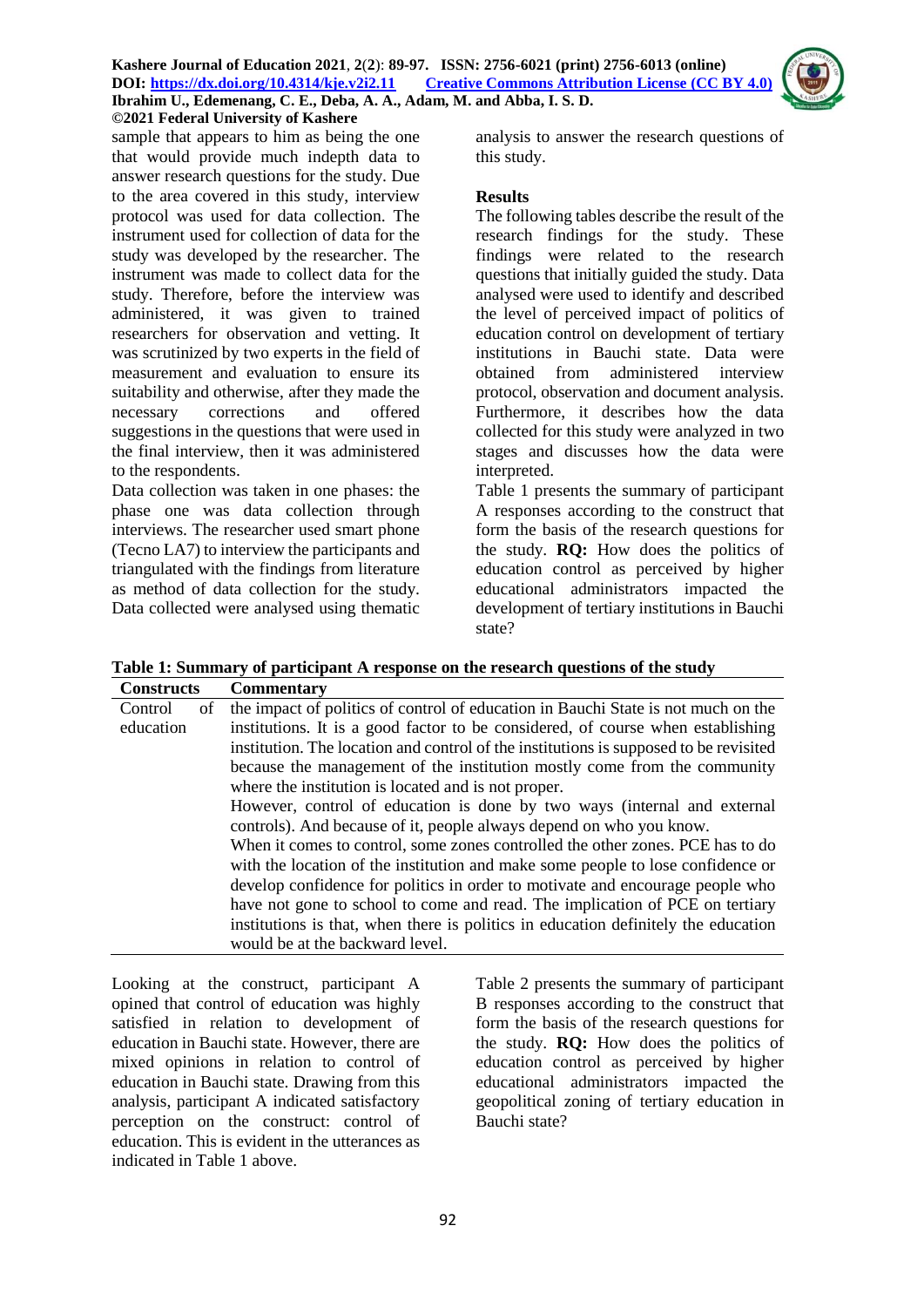

## **Table 2: Summary of participant B response on the research questions of the study**

| <b>Constructs</b> | <b>Commentary</b>                                                                       |
|-------------------|-----------------------------------------------------------------------------------------|
| Control of        | Due to the number of institutions that were established in each zone, control of        |
| education         | education has to do with the influence of politicians of that zone. In fact, there is a |
|                   | little bit of influence of politics in the control of education in Bauchi State but it  |
|                   | has only 10%. The ministry of education is mainly the one that controls the             |
|                   | education in the State. When you look at education globally, the institutions are       |
|                   | being controlled by the government along with a strong law that gives the mandate       |
|                   | of the institutions to operate within the limits they were given. It has to be          |
|                   | considered really when is comes to the establishment of the higher institutions.        |
|                   | What body is responsible to control the tertiary institutions? Because of the fact      |
|                   | that, they are State institutions, so, the control comes from the State government      |
|                   | and that of the regulatory bodies, e.g. NUC, NCCE, etc.                                 |
|                   | It has positively influenced the tertiary education in Bauchi State, since it is        |
|                   | controlled by the government. That was why, there are so many higher institutions       |
|                   | in Gombe State e.g. BSUG, COEs, State polytechnic, CoA, CLIS and so on and              |
|                   | so forth. Therefore, the control of education is very effective.                        |
|                   | The major reason for the establishment of Bauchi State University was to be able        |
|                   | to bridge the gap in terms of the University education and create chance or access      |
|                   | to University education for the youth in the State. Before it was established, one      |
|                   | has to go to ABU Zaria, BUK, or University of Maiduguri and so on.                      |
|                   | It was really commendable because politics has played a significant role that most      |
|                   | of the people appointed in the institutional leadership position deserve the            |
|                   | appointments.                                                                           |
|                   | There is no negative implication only the positive. Because, the control of             |
|                   | education is a global issue. So, most of the advanced countries control their           |
|                   | education system do not allow it in the hands of people even if it is a private school. |
|                   | They do follow the same mode of administration without disparity in them.               |

Looking at the constructs, participant B opined that politics of control of education was highly satisfied in relation to development of education in Bauchi state. Moreover, politics of control of education indicate element of dissatisfaction in relation to the involvement of politicians in the affairs of education in Bauchi state. In addition, there are mixed opinion with facility provisions in schools and school planning in relation to development of education in Bauchi state. Drawing from this analysis, participant B indicated satisfactory perception on the construct: control of education. This is evident in the utterances as indicated in Table 2. Furthermore, on the construct: control of education in terms of facility provisions in schools, participant B indicated dissatisfactory perception and also participant B indicated mixed opinions on the control of education. This is evident in the utterances as indicated in Table 2 above.

Table 3 presents the summary of participant C responses according to the construct that form the basis of the research questions for the study. **RQ:** How does the politics of education control as perceived by higher educational administrators as a factor to be considered in establishing tertiary institutions in Bauchi state?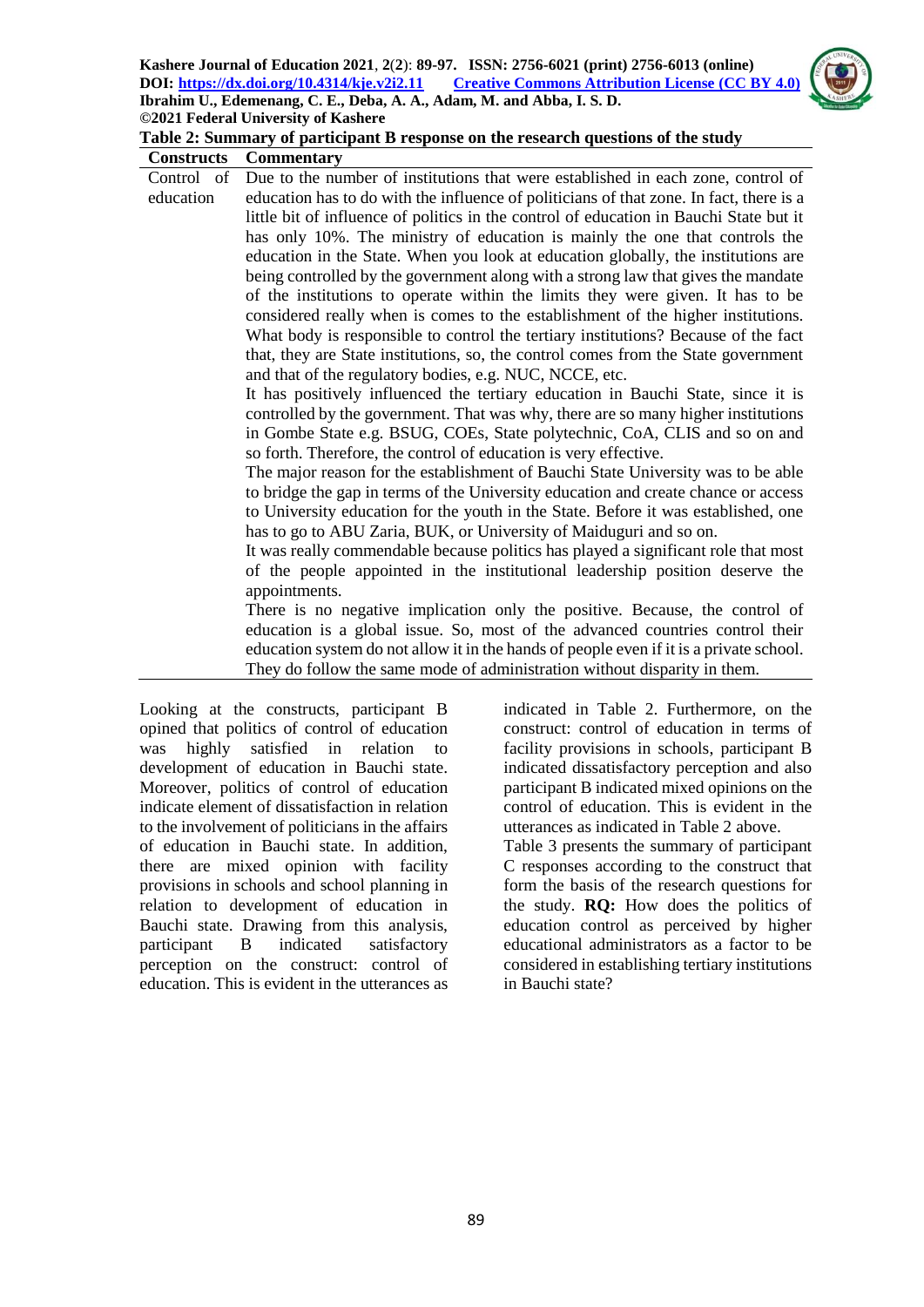

| <b>Constructs</b> | <b>Commentary</b>                                                                      |
|-------------------|----------------------------------------------------------------------------------------|
| Control of        | Since politics is something that you cannot do with. It brought a number of            |
| education         | interruptive factors for us to make our educational institutions very much fairable    |
|                   | and accessible. Because of it, politicians or people in authority may influence the    |
|                   | establishment of educational institutions so as to gain political influence in their   |
|                   | constituencies.                                                                        |
|                   | Honestly, politics of control of education in Bauchi State is not given way to fast    |
|                   | educational development in the State because there are certain positions which have    |
|                   | to be considered in order to run tertiary education institutions effectively. Due to   |
|                   | this politics, a person that is competent to handle that position of authority may not |
|                   | be given that chance because he might not come from certain geo-political zone.        |
|                   | The control of education is being influenced by politics of geo-political zoning and   |
|                   | it is not assisting education in the State because certain key positions made for      |
|                   | proper control of tertiary institutions were wrongly run by wrong persons. This is     |
|                   | a very important factor that need to be considered. To have a proper control, there    |
|                   | is need to employ the right people at the right position in order to have a good       |
|                   | measure of assessing who and who is not who.                                           |
|                   | Positively, it affects the development of tertiary education in Bauchi State as a      |
|                   | result of strong control mechanisms that lead to the development of the institutions   |
|                   | e.g. 100% of the available courses in the institutions were accredited. In Bauchi      |
|                   | State, in terms of merit consideration, it is 50%. But, there is a kind of bias as far |
|                   | as appointment on the key position in the institution is concern. Sometime, the right  |
|                   | person may be chosen, some other time a wrong person may be chosen which in            |
|                   | rare cases lead to negative experience.                                                |
|                   | It is like two way approaches depending on how you use it. Therefore, there could      |
|                   | be a welcome implication and there could be implication that is not welcome. The       |
|                   | only thing is on how government and other agencies responsible for handling this       |
|                   | kind of thing.                                                                         |

**Table 3: Summary of participant C response on the research questions of the study**

Looking at the constructs, participant C opined that control of education indicate satisfaction in relation to development of education in Bauchi state. In addition, there are mixed opinions in relation to control of education in Bauchi state. Drawing from this analysis, participant C indicated satisfactory perception on the construct: control of education. This is evident in the utterances as indicated in Table 3. Furthermore, on the one construct too: control of education, participant C indicated dissatisfactory perception and also participant C indicated mixed opinions on construct: educational development. This is evident in the utterances as indicated in Table 3 above.

Based on the summary of the constructs and level of satisfaction by the participants, the researcher identified emerging themes as the result findings of this research study.

## **Discussion of Findings**

Based on the findings from interview for this study, it showed that there was positive

response on the influence of control of education on educational development in Bauchi state. This finding asserted that politics of control of education spread into all phases of educational sector in Bauchi state. However, it has effects on higher educational development in Bauchi state. Control of education in Bauchi state has straight and smooth the running and affairs of educational activities. It is only the government that decides who would be employed and also decides where and when institutions of learning should be established. The visitor may decide to say I wish to or wish not to see those persons. That may or may not be positive development to the education of the state.

It was observed that there were two ways of control of education (internal and external control) in Bauchi state. There are external bodies such as National Commission Colleges of Education (NCCE), National Universities Commission (NUC) and National Board Technical Education (NBTE)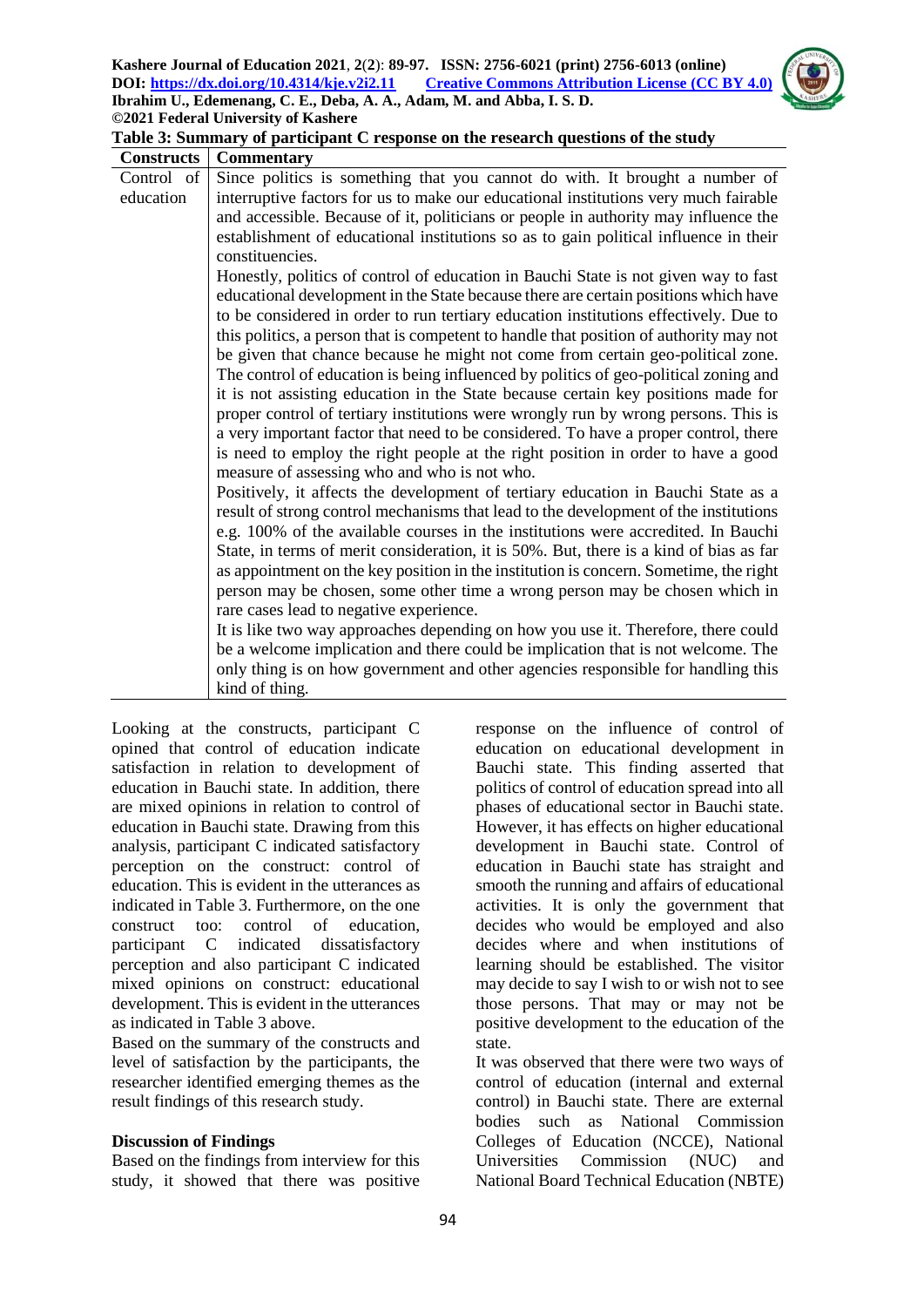

that regulate the activities of educational sector of the state and they are affecting the system of education of the state very negative. Moreover, the control of education in Bauchi is normally done by politicians of the state. It was obviously observed that all higher institutions of learning were established to cater for the needs of the people of Bauchi state.

This result agreed with the findings of Undie and Okeke (2007) that the dynamism that characterized the control of education carries with lot of allocation values to the stakeholders of education. Development of higher institutions and control of education in Bauchi state is the work done by the interest groups and as such it affects the educational sector of the state very negative.

Clearly, Nigerian government has a pathological hatred for knowledge and education. The government of Nigeria is not willing or ready nor capable of resolving the crisis in the educational sector. Education has not been given adequate attention in the budget every year. Generally, educational sector has not been receiving the desired budgetary allocation in Nigeria annually. Educational sector should be accorded greater attention as obtained in less privileged African countries (Academic Staff Union of Universities (ASUU, 2016). How can we tackle the thorny problem of fraudulent research? On this, we can all agree that selection is bad for our schools. Education and politics are separate domains. The reality is that education has always been subjected to political interventions. That may one reason why history is no longer taught in our schools. The lesson one knows of the past, the lesson likely it would be to decipher the ways in which education is manipulated to advance political interests. Some political interventions can be considered incidental to education. The impact of education as a sector remains marginal. Whoever controls what students believe and how they think controls the future (Anjum, 2016).

Quite different types of political intervention have to do with influencing the purpose of education itself. All kinds of political interventions are of interest but it produces cohorts of decision makers who by virtue of their orientation rule out the very possibility of certain types of policy reversals. The most

important resource of a nation is its students who would graduate to become the future generation of decision makers. The importance of education to human beings cannot be over emphasized. Globally, education is considered as a human right that should be accorded to all human beings. In fact, it was the reason why a lot of international human right bodies consider education as a fundamental human right. The first and perhaps the greatest challenge facing Nigeria and making it difficult for quality education that is capable of bringing about sustainable development is inadequate funding by Federal, State and Local governments to the extent that funding has been in response to conditionality imposed by international financial institutions (IFTs). The problem of educational development in the world not only in Nigeria is that of responsibility and control. The conflict between the Federal, State and Local governments in the management of education at various levels, is one of the prominent problem of educational development in Nigeria. Take for example, the control management of primary education is neither fully in the hand of Federal government nor State government or Local government. This is a great barrier for educational development in Nigeria (Mahmood, 2013).

# **Conclusion**

The study concludes that politics of control of education influenced the development of tertiary institutions in Bauchi state. In addition, the established standards of control of education which makes it necessary for educational planners and administrators to prudently manage the educational resources effectively and efficiently so as to avoid unnecessary involvement of external candidates such as politicians, interest groups on education and the likes. This is because the politics of control of education has created high adequate facilities, and renovated structures, among others which have contributed positively to educational development of tertiary institutions in Bauchi state via TETFUND interventions. Therefore, the need for control of education becomes necessary and only way to sustains educational development at this political era of politicization of education.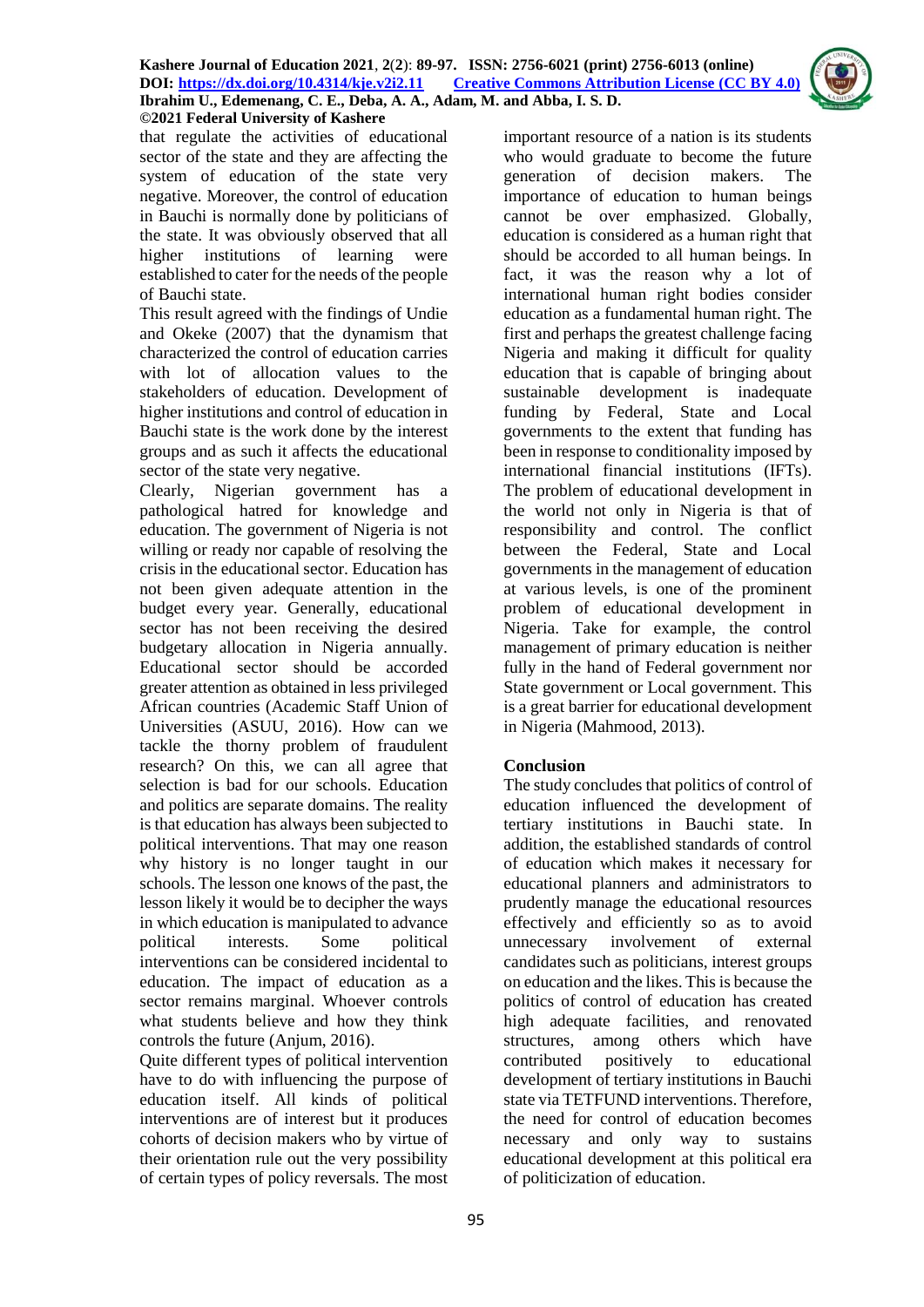

## **©2021 Federal University of Kashere Recommendations**

Based on the discussion on the research questions and the interpreted data, as well as the findings of this research study, the following recommendations were made by this research study:

- 1. There is need for proper control of education to avoid wastage in education. The political influence in the planning and administration of education should be discouraged so as to allow education administrators manage the educational system as good as they can with the use of established principles of management and administration.
- 2. Educational administrators should be given a free hand to control educational institutions properly and professionally.
- 3. Politics of control of education should be done bearing in mind rationale economic calculus for educational development and it should be intended to improved educational development of tertiary institutions and not the other way round.

## **References**

- Aderonunmu, W. O. & Ehiametalor, E. T. (2014). *Introduction to Administration of Schools in Nigeria.* Ibadan: Evans Brothers (Nigeria Publishers Limited)
- Aghenta, J. A. (2015). *"Financing of Education in Nigeria*" in Egbe T. Ehiametalor (Ed) Data Management in Schools and other issues. Benin City: NERA publications.
- Akangbou, S. D. (2015). "*Cost and Financing of Nigeria*. The Case of Ibadan Polytechnic" in E.T. Ehiamatvalor and S. Ogunsaju (Eds). Trends in vocational Education. Benin City: NERA publications.
- Auwal A. M., (2010). *Advanced Research Methodology.* Kano: BUK University Press.
- Awotunde & Ugodulunwa. (2014). *Research Method in Education. Jos: Published by Fab Aniye (Nig.) Ltd.*
- Chinelo, O. D. (2017). *Falling Standard in Nigerian Education: Traceable to*

*Proper Skills Acquisition in Schools.* Educ. Res. 2(1): 803-808.

- Creswell, J. W. (2013). *Qualitative inquiry and research design choosing among five approaches.* Thousand Oaks, CA: Sage Publications.
- Enaohwo, J. O. & Eferakaya, O. O. (2017). *Educational Administration*. Ibadan: Paperback Publishers Limited.
- Guetterman, T. C. (2015). Descriptions of sampling within five approaches to qualitative research in education and the health sciences. Forum: Qualitative social research. USA: Nebraska-Lincoln University press.
- Habila, B. (2016). Perceived Political Interference and Access to Education in Bauchi South Senatorial District. Bauchi: n. p.
- Hamza, Y. (2016). Education and Decision Making in Nigeria: In Ipaye B. (ed.) Education in Nigeria, Past, Present and Future. Lagos: Macmillan Nigerian Publisher Limited.
- Hinchliff, K. (2010). Federal and Education Finance: primary Education in Nigeria. *International journal of Educational Development 9.3.*
- Johnson, J. (2019). *Constitution and Law of England*. London: Sage Publication.
- Macukoww, B. and Witkowski, M. (2013). *Accreditation and Evaluation*- *Does it really Work?* A Paper Presented at the International Network for Quality Assurance Agencies in Higher Education, Biennial Conference, New Zeeland.
- Mickernan, S. (2018). *Self-Employment and Economic Mobility.* London: Sage Publication
- Nastasi, B. (2015). *Qualitative research: sampling and sample size considerations.*
- Washington, DC: American psychological association